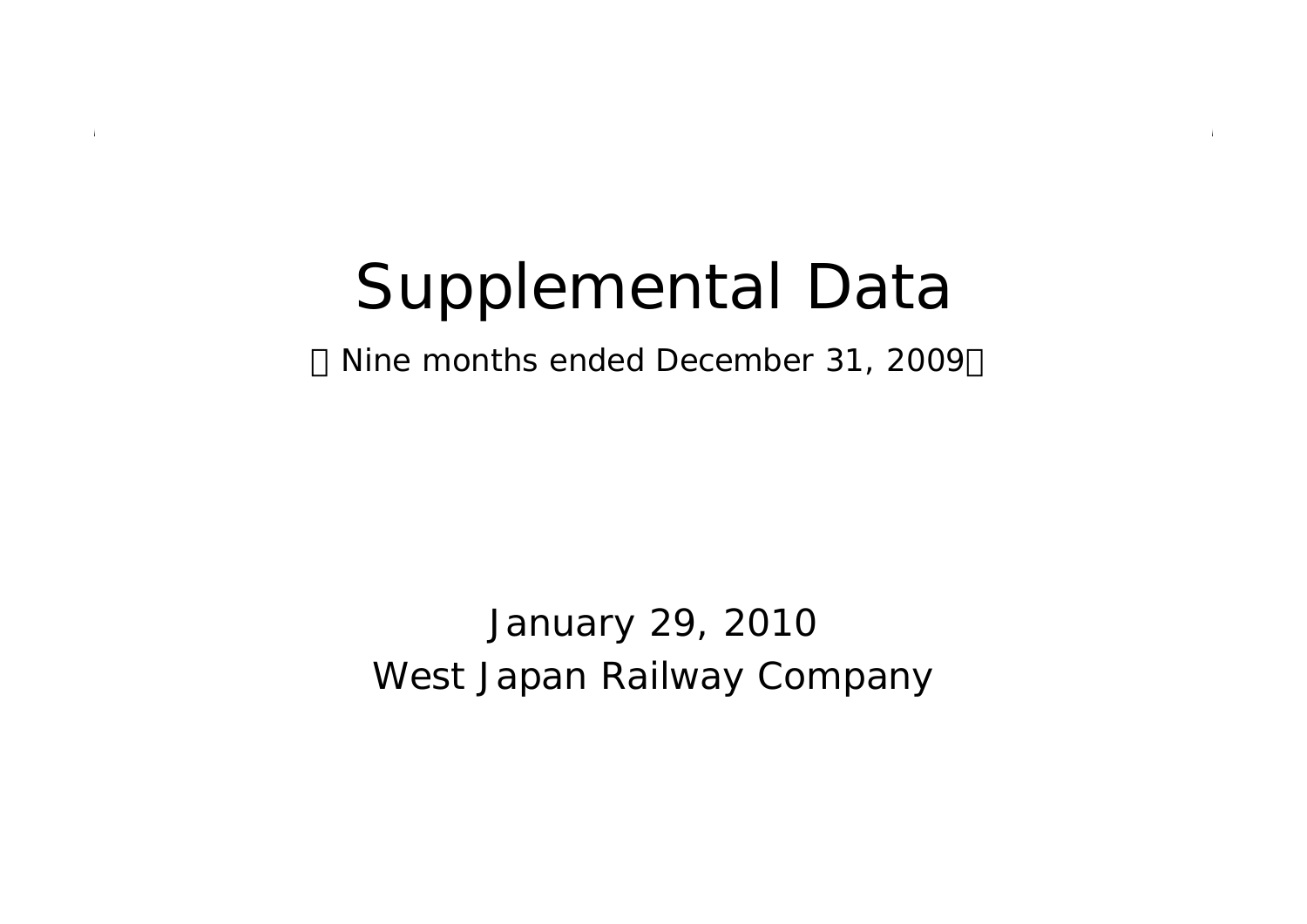## Financial Highlights

|                                                                            |                    |                    |        |                              |                              |                                    |                                     |                              |         | <b>Billions</b>              |
|----------------------------------------------------------------------------|--------------------|--------------------|--------|------------------------------|------------------------------|------------------------------------|-------------------------------------|------------------------------|---------|------------------------------|
|                                                                            | 9 months<br>ended  | 9 months<br>ended  |        | YOY<br>Increase / (Decrease) | Year ended<br>March 31.      | Forecast as of<br>Oct 28, 2009 for | Forecast as of<br>Jan 29, 2010 for  | YOY<br>Increase / (Decrease) |         | <b>Difference</b><br>between |
|                                                                            | Dec 31, 2008       | Dec 31, 2009       | Amount | %                            | 2009                         | year ending                        | year ending                         | Amount                       | %       | the                          |
|                                                                            | $4/1 - 12/31$<br>A | $4/1 - 12/31$<br>B | $B-A$  | $1-B/A$                      | $4/1 - 3/31$<br>$\mathsf{C}$ | D                                  | March 31, 2010 March 31, 2010<br>F. | $E-C$                        | $1-E/C$ | forecasts<br>$E-D$           |
| Consolidated                                                               |                    |                    |        |                              |                              |                                    |                                     |                              |         |                              |
| <b>Operating Revenues</b>                                                  | 961.7              | 890.6              | (71.1) | (7.4)                        | 1,275.3                      | 1,215.0                            | 1,187.0                             | (88.3)                       | (6.9)   | (28.0)                       |
| Operating Income                                                           | 113.3              | 72.1               | (41.2) | (36.4)                       | 122.5                        | 65.0                               | 65.0                                | (57.5)                       | (46.9)  |                              |
| <b>Recurring Profit</b>                                                    | 89.7               | 47.2               | (42.4) | (47.3)                       | 94.8                         | 37.0                               | 36.0                                | (58.8)                       | (62.0)  | (1.0)                        |
| Net Income                                                                 | 52.6               | 25.7               | (26.9) | (51.2)                       | 54.5                         | 20.0                               | 20.0                                | (34.5)                       | (63.3)  |                              |
| Non-Consolidated                                                           |                    |                    |        |                              |                              |                                    |                                     |                              |         |                              |
| <b>Operating Revenues</b>                                                  | 665.3              | 616.2              | (49.1) | (7.4)                        | 875.0                        | 831.5                              | 816.0                               | (59.0)                       | (6.7)   | (15.5)                       |
| <b>Transportation Revenues</b>                                             | 592.6              | 544.1              | (48.4) | (8.2)                        | 773.7                        | 731.0                              | 719.0                               | (54.7)                       | (7.1)   | (12.0)                       |
| <b>Operating Expenses</b>                                                  | 566.0              | 554.1              | (11.8) | (2.1)                        | 772.9                        | 780.0                              | 764.5                               | (8.4)                        | (1.1)   | (15.5)                       |
| Personnel costs                                                            | 202.1              | 200.0              | (2.1)  | (1.0)                        | 268.6                        | 269.0                              | 267.5                               | (1.1)                        | (0.4)   | (1.5)                        |
| Non personnel costs                                                        | 234.2              | 223.1              | (11.0) | (4.7)                        | 333.9                        | 334.5                              | 322.5                               | (11.4)                       | (3.4)   | (12.0)                       |
| Energy costs                                                               | 27.6               | 25.3               | (2.2)  | (8.3)                        | 38.2                         | 34.5                               | 34.0                                | (4.2)                        | (11.1)  | (0.5)                        |
| Maintenance costs                                                          | 89.5               | 85.4               | (4.1)  | (4.6)                        | 135.8                        | 137.0                              | 132.5                               | (3.3)                        | (2.5)   | (4.5)                        |
| Miscellaneous costs                                                        | 117.1              | 112.4              | (4.6)  | (4.0)                        | 159.8                        | 163.0                              | 156.0                               | (3.8)                        | (2.4)   | (7.0)                        |
| Depreciation                                                               | 85.6               | 87.6               | 1.9    | 2.3                          | 115.9                        | 121.0                              | 120.0                               | 4.0                          | 3.5     | (1.0)                        |
| Operating Income                                                           | 99.3               | 62.0               | (37.2) | (37.5)                       | 102.0                        | 51.5                               | 51.5                                | (50.5)                       | (49.6)  |                              |
| <b>Recurring Profit</b>                                                    | 75.2               | 37.5               | (37.7) | (50.1)                       | 73.4                         | 23.5                               | 22.5                                | (50.9)                       | (69.4)  | (1.0)                        |
| Net Income                                                                 | 45.1               | 23.6               | (21.4) | (47.6)                       | 44.3                         | 15.5                               | 15.5                                | (28.8)                       | (65.1)  |                              |
| Other Data                                                                 |                    |                    |        |                              |                              |                                    |                                     |                              |         |                              |
| ROA (%, Consolidated)                                                      | 4.6                | 2.9                |        |                              | 5.0                          | 2.6                                | 2.6                                 |                              |         |                              |
| ROE (%, Consolidated)                                                      | 8.1                | 3.9                |        |                              | 8.4                          | 3.0                                | 3.0                                 |                              |         |                              |
| EBITDA Consolidated                                                        | 214.5              | 175.9              | (38.6) | (18.0)                       | 259.5                        | 207.5                              | 206.5                               | (53.0)                       | (20.4)  | (1.0)                        |
| Dividends per share ()<br>Note: Figures in bracket () are negative values. |                    |                    |        |                              | 7,000                        | 7,000                              | 7,000                               |                              |         |                              |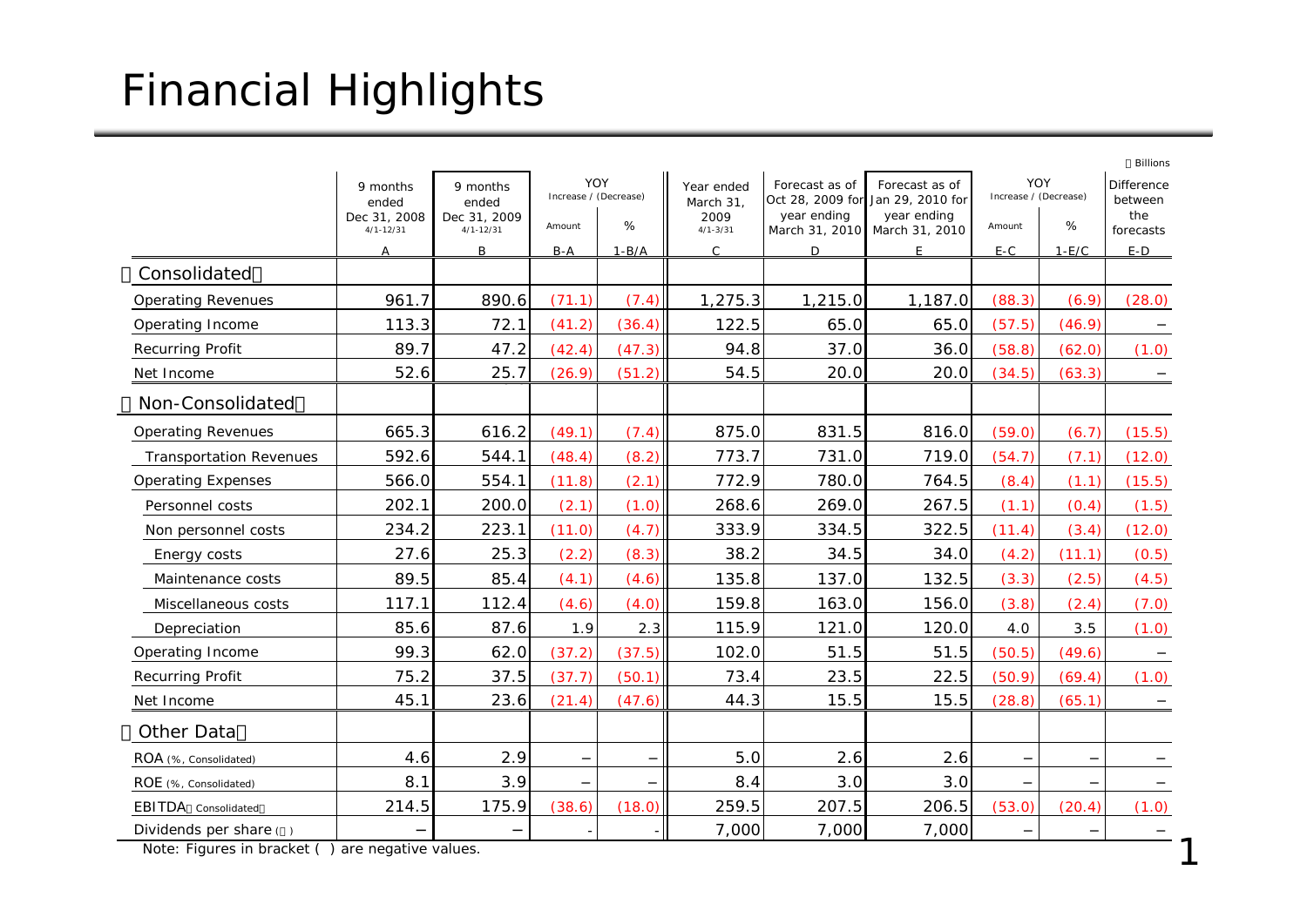## Consolidated Financial Results and Forecasts

Billions

|                                  | 9 months<br>ended<br>Dec 31, 2008<br>$4/1 - 12/31$ | 9 months<br>ended<br>Dec 31, 2009<br>$4/1 - 12/31$ | YOY<br>Increase / (Decrease)<br>Amount | %       | Year ended<br>March 31, 2009<br>$4/1 - 3/31$ | Forecast as of<br>year ending | Forecast as of<br>Oct 28, 2009 for Jan 29, 2010 for<br>year ending<br>March 31, 2010 March 31, 2010 | YOY<br>Increase / (Decrease)<br>Amount | %       | <b>Difference</b><br>between<br>the<br>forecasts |
|----------------------------------|----------------------------------------------------|----------------------------------------------------|----------------------------------------|---------|----------------------------------------------|-------------------------------|-----------------------------------------------------------------------------------------------------|----------------------------------------|---------|--------------------------------------------------|
|                                  | Α                                                  | B                                                  | $B-A$                                  | $1-B/A$ | $\mathsf{C}$                                 | D                             | E                                                                                                   | $E-C$                                  | $1-E/C$ | $E-D$                                            |
| Operating Revenues* <sup>1</sup> | 961.7                                              | 890.6                                              | (71.1)                                 | (7.4)   | 1,275.3                                      | 1,215.0                       | 1,187.0                                                                                             | (88.3)                                 | (6.9)   | (28.0)                                           |
| Transportation                   | 651.3                                              | 601.8                                              | (49.5)                                 | (7.6)   | 856.1                                        | 810.7                         | 795.8                                                                                               | (60.3)                                 | (7.1)   | (14.9)                                           |
| Sales of goods and food services | 163.8                                              | 152.3                                              | (11.5)                                 | (7.1)   | 215.3                                        | 207.2                         | 201.4                                                                                               | (13.9)                                 | (6.5)   | (5.8)                                            |
| Sales of goods and food services | 108.3                                              | 99.9                                               | (8.3)                                  | (7.7)   | 141.8                                        | 136.3                         | 131.6                                                                                               | (10.2)                                 | (7.2)   | (4.7)                                            |
| JR Kyoto Isetan Department Store | 51.9                                               | 47.5                                               | (4.4)                                  | (8.5)   | 68.6                                         | 64.7                          | 63.6                                                                                                | (5.0)                                  | (7.4)   | (1.1)                                            |
| Real estate                      | 52.9                                               | 53.8                                               | 0.8                                    | 1.7     | 71.1                                         | 71.3                          | 70.4                                                                                                | (0.7)                                  | (1.0)   | (0.9)                                            |
| Shopping center                  | 35.4                                               | 35.0                                               | (0.3)                                  | (1.0)   | 46.9                                         | 46.4                          | 46.4                                                                                                | (0.5)                                  | (1.1)   |                                                  |
| Real estate lease and sale*3     | 16.0                                               | 17.6                                               | 1.6                                    | 10.0    | 22.2                                         | 23.6                          | 22.7                                                                                                | 0.4                                    | 1.9     | (0.9)                                            |
|                                  | 1.7                                                | 2.5                                                |                                        |         | 3.1                                          | 2.5                           | 2.5                                                                                                 |                                        |         |                                                  |
| Other businesses                 | 93.6                                               | 82.6                                               | (11.0)                                 | (11.8)  | 132.6                                        | 125.8                         | 119.4                                                                                               | (13.2)                                 | (10.0)  | (6.4)                                            |
| Hotel                            | 26.4                                               | 24.9                                               | (1.4)                                  | (5.6)   | 34.4                                         | 32.9                          | 32.8                                                                                                | (1.6)                                  | (4.8)   | (0.1)                                            |
| Nippon Travel Agency             | 33.3                                               | 27.2                                               | (6.0)                                  | (18.1)  | 46.1                                         | 40.9                          | 37.8                                                                                                | (8.3)                                  | (18.2)  | (3.1)                                            |
| Operating Income <sup>*2</sup>   | 113.3                                              | 72.1                                               | (41.2)                                 | (36.4)  | 122.5                                        | 65.0                          | 65.0                                                                                                | (57.5)                                 | (46.9)  |                                                  |
| Transportation                   | 89.4                                               | 52.0                                               | (37.4)                                 | (41.9)  | 89.1                                         | 38.3                          | 38.3                                                                                                | (50.8)                                 | (57.0)  |                                                  |
| Sales of goods and food services | 4.5                                                | 2.4                                                | (2.1)                                  | (45.9)  | 4.7                                          | 2.3                           | 2.3                                                                                                 | (2.4)                                  | (51.8)  |                                                  |
| Sales of goods and food services | 3.2                                                | 1.7                                                | (1.5)                                  | (46.9)  | 3.0                                          |                               |                                                                                                     |                                        |         |                                                  |
| JR Kyoto Isetan Department Store | 1.2                                                | 0.5                                                | (0.7)                                  | (59.4)  | 1.6                                          |                               |                                                                                                     |                                        |         |                                                  |
| Real estate                      | 17.9                                               | 17.5                                               | (0.4)                                  | (2.5)   | 22.6                                         | 21.3                          | 21.3                                                                                                | (1.3)                                  | (5.8)   |                                                  |
| Shopping center                  | 5.5                                                | 5.1                                                | (0.3)                                  | (5.8)   | 6.8                                          |                               |                                                                                                     |                                        |         |                                                  |
| Real estate lease and sale       | 3.7                                                | 3.3                                                | (0.3)                                  | (10.5)  | 4.4                                          |                               |                                                                                                     |                                        |         |                                                  |
| Other businesses                 | 0.6                                                | (0.0)                                              | (0.7)                                  |         | 6.7                                          | 3.8                           | 3.8                                                                                                 | (2.9)                                  | (43.5)  |                                                  |
| Hotel                            | 1.6                                                | 1.4                                                | (0.2)                                  | (12.1)  | 1.8                                          |                               |                                                                                                     |                                        |         |                                                  |
| Nippon Travel Agency             | (3.1)                                              | (3.9)                                              | (0.8)                                  |         | (1.3)                                        |                               |                                                                                                     |                                        |         |                                                  |

Note: Figures in bracket ( ) are negative values.

 $*$ <sup>1</sup> Operating revenues are the revenues from third parties ( = customers).

The breakdowns of operating revenues by each segment are the sums of revenues of major subsidiaries.

\*<sup>2</sup> The breakdowns of operating income by each segment are the sums of incomes of major subsidiaries before eliminating internal transactions.

 $*$ <sup>3</sup> Figures in bracket are the sales of condominiums. (Included in Real estate lease and sale)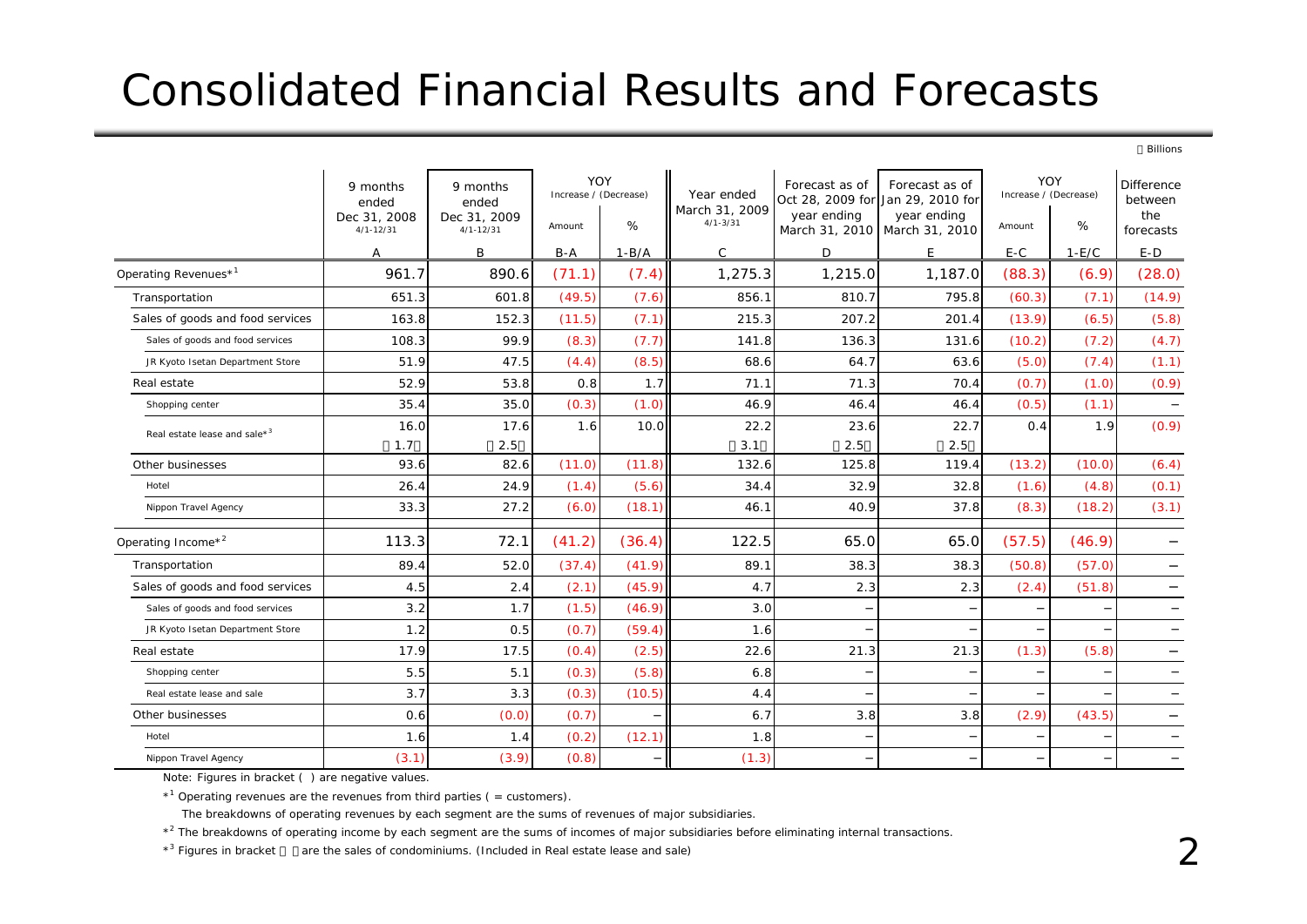### Non-Consolidated Financial Results and Forecasts

Billions

|                                          | 9 months<br>ended<br>Dec 31, 2008 | 9 months<br>ended<br>Dec 31, 2009 | YOY<br>Increase / (Decrease) |         | Year ended<br>March 31, 2009 | Forecast as of<br>Oct 28, 2009 for<br>year ending | Forecast as of<br>Jan 29, 2010 for<br>year ending | YOY<br>Increase / (Decrease) |         | <b>Difference</b><br>between<br>the |
|------------------------------------------|-----------------------------------|-----------------------------------|------------------------------|---------|------------------------------|---------------------------------------------------|---------------------------------------------------|------------------------------|---------|-------------------------------------|
|                                          | $4/1 - 12/31$                     | $4/1 - 12/31$                     | Amount                       | %       | $4/1 - 3/31$                 | March 31, 2010                                    | March 31, 2010                                    | Amount                       | %       | forecasts                           |
|                                          | A                                 | B                                 | $B-A$                        | $1-B/A$ | $\mathsf{C}$                 | D                                                 | E                                                 | $E-C$                        | $1-E/C$ | $E-D$                               |
| <b>Operating Revenues</b>                | 665.3                             | 616.2                             | (49.1)                       | (7.4)   | 875.0                        | 831.5                                             | 816.0                                             | (59.0)                       | (6.7)   | (15.5)                              |
| Transportation revenues                  | 592.6                             | 544.1                             | (48.4)                       | (8.2)   | 773.7                        | 731.0                                             | 719.0                                             | (54.7)                       | (7.1)   | (12.0)                              |
| Other                                    | 72.7                              | 72.0                              | (0.6)                        | (0.9)   | 101.2                        | 100.5                                             | 97.0                                              | (4.2)                        | (4.2)   | (3.5)                               |
| <b>Operating Expenses</b>                | 566.0                             | 554.1                             | (11.8)                       | (2.1)   | 772.9                        | 780.0                                             | 764.5                                             | (8.4)                        | (1.1)   | (15.5)                              |
| Personnel costs                          | 202.1                             | 200.0                             | (2.1)                        | (1.0)   | 268.6                        | 269.0                                             | 267.5                                             | (1.1)                        | (0.4)   | (1.5)                               |
| Non personnel costs                      | 234.2                             | 223.1                             | (11.0)                       | (4.7)   | 333.9                        | 334.5                                             | 322.5                                             | (11.4)                       | (3.4)   | (12.0)                              |
| Energy costs                             | 27.6                              | 25.3                              | (2.2)                        | (8.3)   | 38.2                         | 34.5                                              | 34.0                                              | (4.2)                        | (11.1)  | (0.5)                               |
| Maintenance costs                        | 89.5                              | 85.4                              | (4.1)                        | (4.6)   | 135.8                        | 137.0                                             | 132.5                                             | (3.3)                        | (2.5)   | (4.5)                               |
| Miscellaneous costs                      | 117.1                             | 112.4                             | (4.6)                        | (4.0)   | 159.8                        | 163.0                                             | 156.0                                             | (3.8)                        | (2.4)   | (7.0)                               |
| Rental payments, etc.                    | 19.0                              | 18.9                              | (0.1)                        | (0.7)   | 25.3                         | 25.5                                              | 25.0                                              | (0.3)                        | (1.3)   | (0.5)                               |
| Taxes                                    | 24.8                              | 24.3                              | (0.4)                        | (1.8)   | 29.1                         | 30.0                                              | 29.5                                              | 0.3                          | 1.3     | (0.5)                               |
| Depreciation                             | 85.6                              | 87.6                              | 1.9                          | 2.3     | 115.9                        | 121.0                                             | 120.0                                             | 4.0                          | 3.5     | (1.0)                               |
| Operating Income                         | 99.3                              | 62.0                              | (37.2)                       | (37.5)  | 102.0                        | 51.5                                              | 51.5                                              | (50.5)                       | (49.6)  |                                     |
| Non-operating revenues and expenses, net | (24.0)                            | (24.4)                            | (0.4)                        | 1.8     | (28.6)                       | (28.0)                                            | (29.0)                                            | (0.3)                        | 1.1     | (1.0)                               |
| Non-operating revenues                   | 2.6                               | 1.7                               | (0.8)                        | (32.4)  | 6.7                          | 7.0                                               | 5.8                                               | (0.9)                        | (14.1)  | (1.2)                               |
| Non-operating expenses                   | 26.6                              | 26.2                              | (0.4)                        | (1.6)   | 35.4                         | 35.0                                              | 34.8                                              | (0.6)                        | (1.8)   | (0.2)                               |
| <b>Recurring Profit</b>                  | 75.2                              | 37.5                              | (37.7)                       | (50.1)  | 73.4                         | 23.5                                              | 22.5                                              | (50.9)                       | (69.4)  | (1.0)                               |
| Extraordinary profit and loss, net       | 0.4                               | 1.9                               | 1.4                          |         | 1.1                          | 3.0                                               | 4.0                                               | 2.8                          |         | 1.0                                 |
| Extraordinary profit                     | 37.1                              | 19.2                              | (17.8)                       |         | 70.3                         |                                                   |                                                   | $\sim$                       |         |                                     |
| <b>Extraordinary loss</b>                | 36.6                              | 17.3                              | (19.3)                       |         | 69.2                         |                                                   |                                                   |                              |         |                                     |
| Net Income                               | 45.1                              | 23.6                              | (21.4)                       | (47.6)  | 44.3                         | 15.5                                              | 15.5                                              | (28.8)                       | (65.1)  |                                     |

Note: Figures in bracket ( ) are negative values.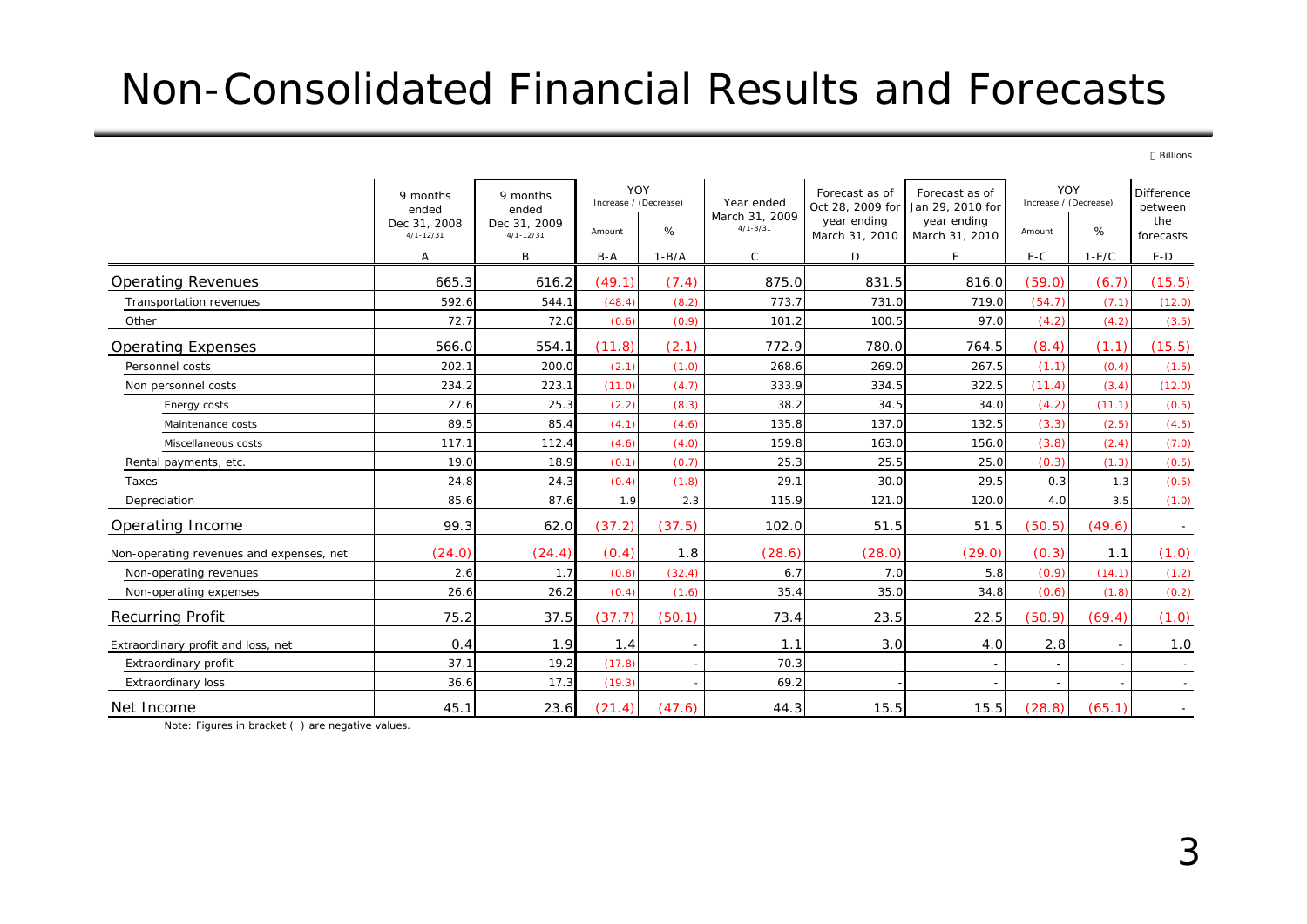## Transportation Revenues Results and Forecasts

|                                | Results in 9 months ending March 31, 2010 |                    |                                                          |                    |                                                         |                     |                                   |                     |                                                           |                    |                                                 |                     |                                                                     |
|--------------------------------|-------------------------------------------|--------------------|----------------------------------------------------------|--------------------|---------------------------------------------------------|---------------------|-----------------------------------|---------------------|-----------------------------------------------------------|--------------------|-------------------------------------------------|---------------------|---------------------------------------------------------------------|
|                                | 1Q<br>3 months ended June 30, 2009        |                    | <b>2Q</b><br>3 months ended Sep 30, 2009<br>$7/1 - 9/30$ |                    | 1st Half<br>6 months ended Sep 30, 2009<br>$4/1 - 9/30$ |                     | 3Q<br>3 months ended Dec 31, 2009 |                     | $10 - 30$<br>9 months ended Dec 31, 2009<br>$4/1 - 12/31$ |                    | Forecast for Full Year<br>ending March 31, 2010 |                     |                                                                     |
|                                | $4/1 - 6/30$<br>Results                   | YOY                | Results                                                  | YOY                | Results                                                 | YOY                 | 10/1-12/31<br>Results             | YOY                 | Results                                                   | YOY                | Forecast<br>as of Jan 29                        | <b>YOY</b>          | Change<br>from the<br>previous<br>forecast as<br>of Oct 28,<br>2009 |
| <b>Transportation Revenues</b> | 173.4                                     | (18.5)<br>(9.7%)   | 189.2                                                    | (13.2)<br>(6.6%)   | 362.6                                                   | (31.8)<br>$(8.1\%)$ | 181.5                             | (16.6)<br>(8.4%     | 544.1                                                     | (48.4)<br>(8.2%)   | 719.0                                           | (54.7)<br>$(7.1\%)$ | (12.0)<br>(1.6%)                                                    |
| Shinkansen                     | 74.0                                      | (9.6)<br>(11.5%)   | 83.1                                                     | (6.7)<br>(7.5%)    | 157.2                                                   | (16.3)<br>(9.4%)    | 79.7                              | (8.5)<br>(9.7%      | 237.0                                                     | (24.9)<br>(9.5%    | 311.4                                           | (27.6)<br>(8.2%)    | (6.8)<br>(2.1%)                                                     |
| <b>Commuter Passes</b>         | 2.2                                       | 0.0<br>2.4%        | 2.2                                                      | 0.0<br>1.5%        | 4.5                                                     | 0.0<br>1.9%         | 2.2                               | 0.0<br>1.6%         | 6.7                                                       | 0.1<br>1.8%        |                                                 |                     |                                                                     |
| Non-Commuter Passes            | 71.8                                      | (9.6)<br>(11.9%)   | 80.8                                                     | (6.7)<br>(7.7%)    | 152.7                                                   | (16.4)<br>(9.7%)    | 77.5                              | (8.6)<br>$(10.0\%)$ | 230.2                                                     | (25.0)<br>(9.8%    |                                                 |                     |                                                                     |
| Kyoto-Osaka-Kobe Area          | 70.6                                      | (5.7)<br>(7.6%)    | 73.5                                                     | (3.3)<br>(4.3%)    | 144.2                                                   | (9.0)<br>(5.9%)     | 71.6                              | (4.3)<br>(5.7%      | 215.8                                                     | (13.4)<br>(5.9%    | 285.9                                           | (15.6)<br>(5.2%)    | (1.8)<br>(0.7%)                                                     |
| <b>Commuter Passes</b>         | 29.3                                      | (0.4)<br>(1.5%)    | 28.6                                                     | (0.4)<br>(1.7%)    | 58.0                                                    | (0.9)<br>(1.6%)     | 28.5                              | (0.6)<br>(2.3%)     | 86.5                                                      | (1.6)<br>(1.8%     |                                                 |                     |                                                                     |
| Non-Commuter Passes            | 41.3                                      | (5.3)<br>(11.4%)   | 44.8                                                     | (2.8)<br>$(5.9\%)$ | 86.1                                                    | (8.1)<br>(8.6%)     | 43.1                              | (3.6)<br>(7.9%      | 129.2                                                     | (11.8)<br>(8.4%    |                                                 |                     |                                                                     |
| <b>Other Lines</b>             | 28.6                                      | (3.0)<br>$(9.6\%)$ | 32.5                                                     | (3.0)<br>(8.7%)    | 61.1                                                    | (6.1)<br>$(9.1\%)$  | 30.1                              | (3.5)<br>(10.5%)    | 91.2                                                      | (9.6)<br>(9.6%     | 121.5                                           | (11.0)<br>(8.3%)    | (3.2)<br>(2.6%)                                                     |
| <b>Commuter Passes</b>         | 7.0                                       | (0.0)<br>(1.3%)    | 6.8                                                      | (0.1)<br>(2.1%)    | 13.9                                                    | (0.2)<br>(1.7%)     | 6.8                               | (0.1)<br>(2.8%)     | 20.7                                                      | (0.4)<br>$(2.0\%)$ |                                                 |                     |                                                                     |
| Non-Commuter Passes            | 21.5                                      | (2.9)<br>(12.1%)   | 25.6                                                     | (2.9)<br>(10.3%)   | 47.2                                                    | (5.9)<br>(11.1%)    | 23.3                              | (3.3)<br>(12.6%)    | 70.5                                                      | (9.2)<br>(11.6%)   |                                                 |                     |                                                                     |

Billions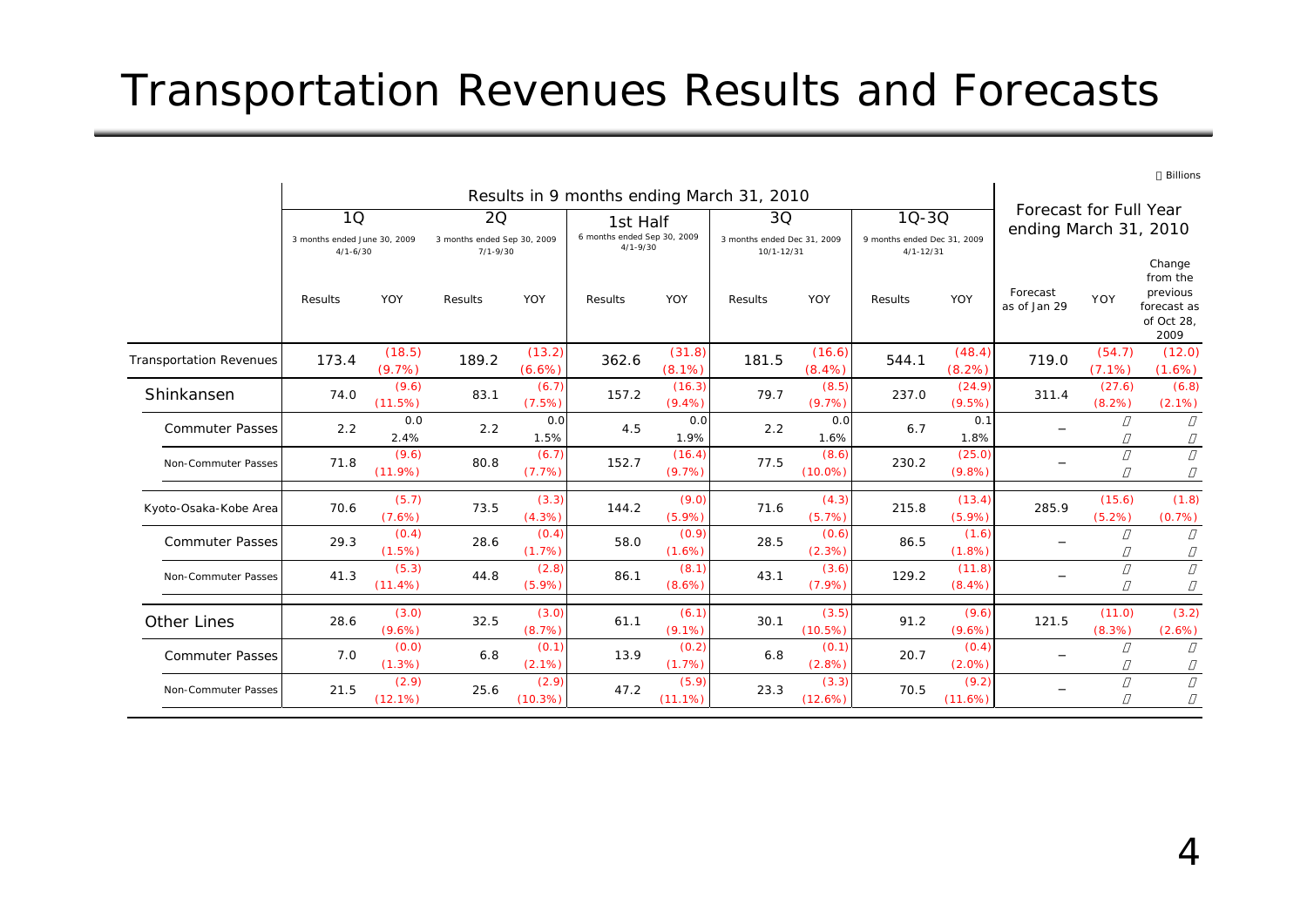## Other Data

Persons, Billions

|                                                                    |              | 9 months ended<br>Dec 31, 2008<br>$4/1 - 12/31$ |              | 9 months ended<br>Dec 31, 2009<br>$4/1 - 12/31$ |              | Year ended<br>March 31, 2009<br>$4/1 - 3/31$ | Forecast as of Jan 29,<br>2010 for year ending<br>March 31, 2010 |                  |  |
|--------------------------------------------------------------------|--------------|-------------------------------------------------|--------------|-------------------------------------------------|--------------|----------------------------------------------|------------------------------------------------------------------|------------------|--|
|                                                                    | Consolidated | Non-Consolidated                                | Consolidated | Non-Consolidated                                | Consolidated | Non-Consolidated                             | Consolidated                                                     | Non-Consolidated |  |
| No. of employees at the end of period                              | 45,492       | 25,980                                          | 46,312       | 26,550                                          | 45,240       | 25,824                                       |                                                                  |                  |  |
| <b>Retirement Payment Costs</b>                                    | 45.6         | 42.3                                            | 46.6         | 42.3                                            | 60.8         | 56.2                                         |                                                                  | 56.3             |  |
| Service & Interest cost                                            |              | 14.3                                            |              | 14.4                                            |              | 19.0                                         |                                                                  | 19.0             |  |
| Amortization of net retirement benefit obligation<br>at transition |              | 22.6                                            |              | 22.6                                            |              | 30.1                                         |                                                                  | 30.1             |  |
| Amortization of actuarial loss                                     |              | 5.3                                             |              | 5.3                                             |              | 7.1                                          |                                                                  | 7.1              |  |
| No. of employees entitled to retirement<br>payment                 | 1,431        | 646                                             | 1,587        | 738                                             | 2,251        | 968                                          |                                                                  | 1,020            |  |
| Financial Expenses, net                                            | (25.4)       | (25.1)                                          | (25.4)       | (24.7)                                          | (34.0)       | (33.5)                                       | (33.7)                                                           | (32.9)           |  |
| Interest and dividend income                                       | 0.5          | 1.1                                             | 0.3          | 1.0                                             | 0.5          | 1.3                                          | 0.5                                                              | 1.2              |  |
| Interest expenses                                                  | 25.9         | 26.2                                            | 25.8         | 25.7                                            | 34.5         | 34.9                                         | 34.2                                                             | 34.1             |  |
| Capital Expenditure                                                | 104.6        | 76.9                                            | 130.7        | 97.6                                            | 197.7        | 162.2                                        |                                                                  |                  |  |
| Excluding a portion contributed by local<br>governments etc.       | 86.1         | 58.4                                            | 114.2        | 81.1                                            | 163.9        | 128.4                                        | 230.0                                                            | 180.0            |  |
| Depreciation                                                       | 101.1        | 85.6                                            | 103.8        | 87.6                                            | 137.0        | 115.9                                        | 141.5                                                            | 120.0            |  |
| Balance of Long-term Debt and Payables<br>at the end of FY         | 986.2        | 966.3                                           | 1,044.2      | 1,026.5                                         | 953.2        | 934.3                                        | 1,020.0                                                          | 1,005.0          |  |
| Average interest rate (%)                                          | 3.51         | 3.52                                            | 3.27         | 3.27                                            | 3.49         | 3.50                                         | 3.21                                                             | 3.21             |  |
| Equity ratio (%)                                                   | 26.8         | 25.7                                            | 26.4         | 25.1                                            | 26.7         | 25.3                                         |                                                                  |                  |  |
| Cash flows from operating activities                               | 111.0        |                                                 | 102.8        |                                                 | 178.8        |                                              |                                                                  |                  |  |
| Free cash flows                                                    | 5.6          |                                                 | (46.8)       |                                                 | 6.1          |                                              |                                                                  |                  |  |
| Net income per share ()                                            | 26,667.50    |                                                 | 13,283.02    |                                                 | 27,729.03    | 22,557.62                                    | 10,328.36                                                        | 8,000.63         |  |
| Net assets per share $( )$                                         | 338,961.74   |                                                 | 345,501.33   |                                                 |              | 339, 113. 24 289, 462. 54                    |                                                                  |                  |  |

Note: Figures in bracket ( ) are negative values.